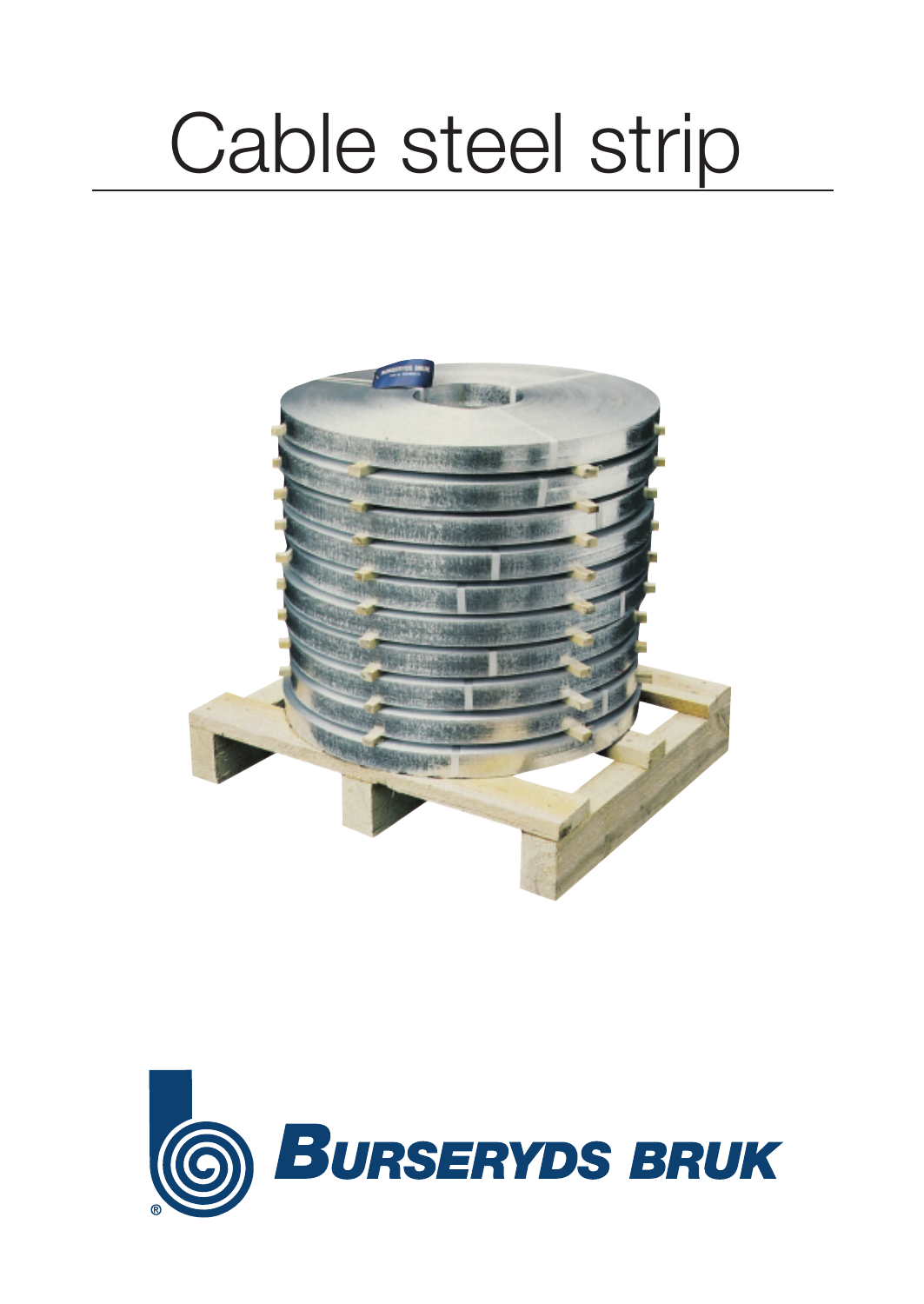### Cable steel strip

### **SIZE RANGE**



When ordering hot-dip galvanized cable steel strip, please state if the thickness includes zinc coating.

**NOTE!** The thinnest strip thickness for bright or blue annealed cable steel strip is 0.30 mm.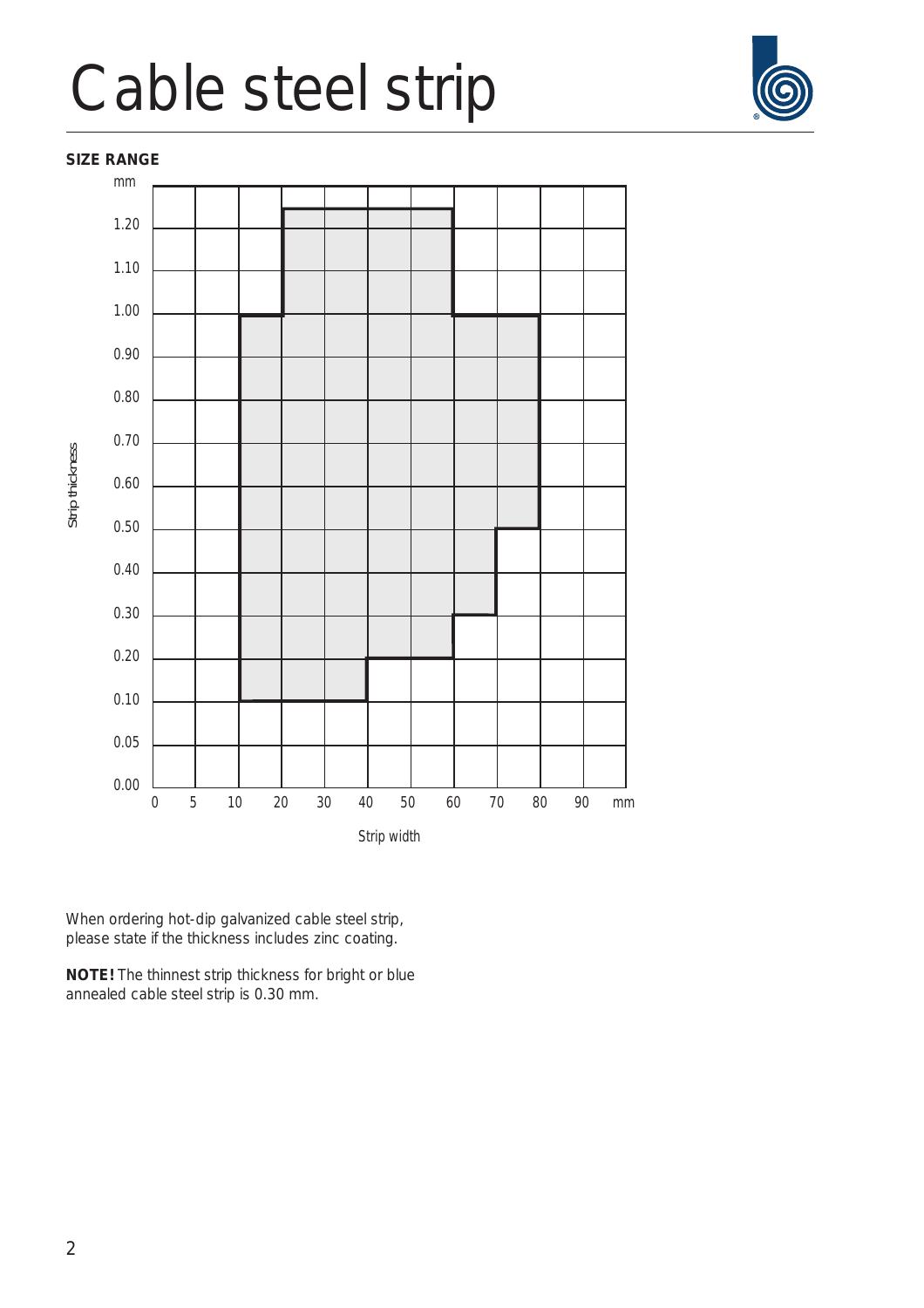## Cable steel strip



| <b>EDGES</b>                                  | Hot-dip galvanized cable steel strip is delivered with galvanized edges<br>Bright cable steel strip is delivered with slitted edges<br>Blue annealed cable steel strip is delivered with slitted and bright edges                                                                                                     |
|-----------------------------------------------|-----------------------------------------------------------------------------------------------------------------------------------------------------------------------------------------------------------------------------------------------------------------------------------------------------------------------|
| <b>FINISHES</b>                               | Hot-dip galvanized steel strip                                                                                                                                                                                                                                                                                        |
|                                               | Bright cable steel strip<br>Bright cable steel strip is normally delivered without surface treatment<br>If required, strip may be oiled to provide corrosion protection                                                                                                                                               |
|                                               | Blue annealed cable steel strip<br>If required, strip may be oiled to provide corrosion protection                                                                                                                                                                                                                    |
| <b>DELIVERY FORM</b>                          | In ribbon wound coils                                                                                                                                                                                                                                                                                                 |
| <b>COIL SIZES</b>                             | Inside diameter: 120 mm, 128 mm, 150 mm, 160 mm, 165 mm, 180 mm,<br>200 mm, 225 mm, 300 mm, 400 mm<br>Other measurements according to agreement<br>Thickness: $\geq 1.00$ mm id $\geq 225$ mm<br>Outside diameter within 300-770 mm                                                                                   |
| <b>QUALITY</b>                                | Manufactured according to specification                                                                                                                                                                                                                                                                               |
| <b>ZINC COATING</b>                           | Zinc weights 100-350 g/m <sup>2</sup>                                                                                                                                                                                                                                                                                 |
| <b>CONVERSION TABLE</b><br><b>ZINC WEIGHT</b> | $g/m^2$<br>$\mu$ m<br>14<br>100<br>150<br>21<br>200<br>28<br>250<br>35<br>300<br>42<br>350<br>49                                                                                                                                                                                                                      |
| <b>QUALITY CONTROL</b>                        | The following properties are checked before delivery:<br>Tensile strength (Rm)<br>$N/mm^2$ (1 $N/mm^2 = 1 MPa$ )<br>Elongation (A)<br>℅<br>Zinc weight<br>$g/m^2$<br>Adherence of the zinc coating<br>Certificates are issued on request                                                                              |
| <b>WHEN ORDERING</b>                          | Please state:<br>Standard specification required<br>Inside and outside diameter of coils<br>If the thickness includes zinc coating<br>If tensile strength and elongation are required to be checked on strip with<br>or without zinc coating<br>Measured length for checking elongation<br>If required, please state: |
|                                               | Mandrel diameter for checking zinc adherence in bending test<br>Dip test procedure                                                                                                                                                                                                                                    |
| <b>PACKING</b>                                | Wrapped in plastic on EUR-pallet<br>Other types of packing according to agreement                                                                                                                                                                                                                                     |